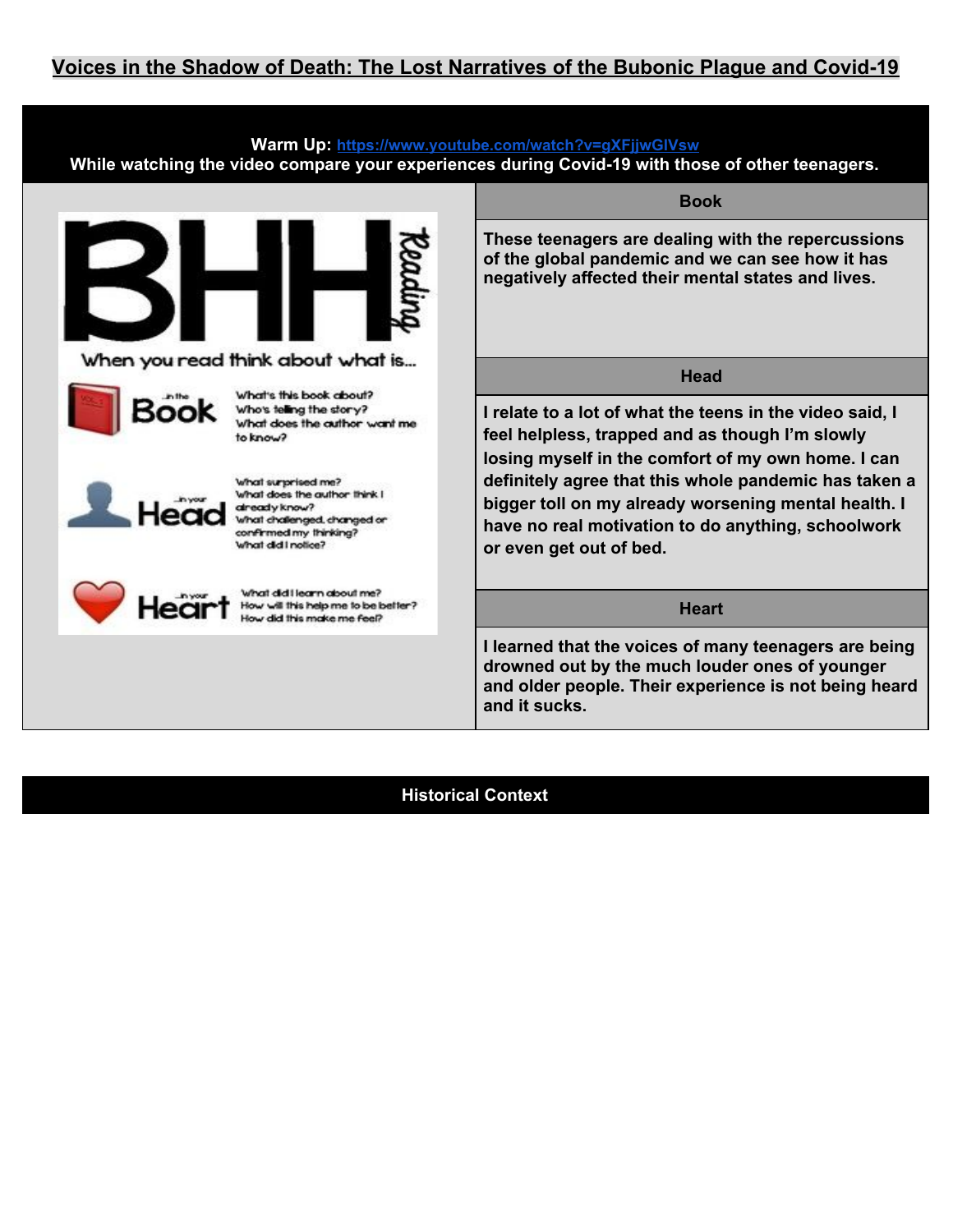**The Bubonic Plague or "Black Death" came out of the eastern Mediterranean along shipping routes, reaching Italy in the spring of 1348. By the time the epidemic was abating in 1351, between 25% and 50% of Europe's population had died. The epidemic is believed to have started in China and made its way west across Asia to the Black Sea. One theory is that it entered Europe when a group of Tartars used catapults to hurl the dead bodies of infected soldiers over the walls of a Genoian trading outpost that was under siege. Because people had no defense against the disease and no understanding of how it spread, it brought panic as well as illness and death. Lepers, as well as Jews and other ethnic and religious minorities, were accused of spreading the plague and thousands of people were executed.**



**Directions:** You will analyze documents about the Black Death and the modern Covid-19 pandemic and analyze the following questions:

- Summarize the sources and their events taking place in the documents.
- Who is controlling the narrative?
- Who's voice(s) are not being represented or heard?
- What misinformation/rumors not grounded in scientific thought are traveling alongside the spread of the pandemics?

# **Document#1**

The author of this account, Henrich Truchess von Diessenhoven, was a canon of Constance who had been a chaplain of Pope John XXII (d.1334.)

"The Persecution of the Jews began in November 1348, and hte first outbreak in Germany was at Sölden, where all the Jews were burnt on the strength of a rumor that they had poisoned wells and rivers, as was afterwards confirmed by their own confessions and also by the confessions of Chrstians whom they had corrupted and who had been induced by the Jews to carry out the deed. And some of the Jews who were newly baptised said the same. Some of they remained in the faith but some others relapsed, and when these were placed upon the wheel they confessed that they had themselves sprinkled poison or poisoned rivers. And thus no doubt remained of their deceitfulness which had now been revealed. Within the revolution of one year, that is from All Saints 1348 until Michaelmas 1349 all the Jews between Cologne and Austria were burnt and killed for this crime, young men and maidens and the old along with the rest. And blessed be God who confounded the ungodly who were plotting the extinction of his church, not realising that it is founded on a sure rock and who, in trying to overturn it, crushed themselves to death and were *damned for ever."*

"The Persecutions of the Jews", Henrich Truchess, (ed) Rosemary Horrox, *The Black Death, p. 208.*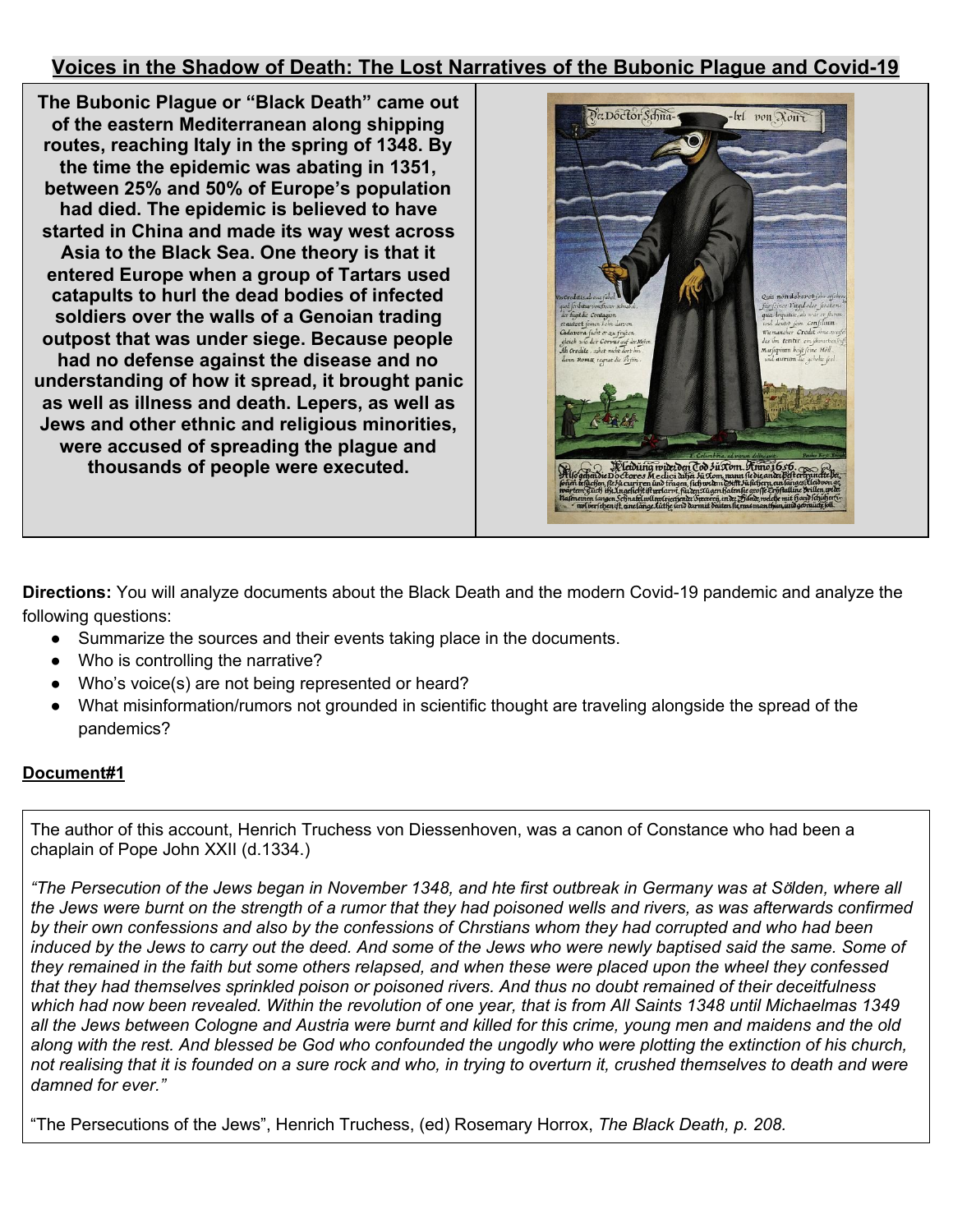**Summary:**

Many Jews began to be persecuted on the basis that they had poisoned many water sources, and "corrupting" Christians to carry out their deeds. All Jews were to be burnt and killed for their "crimes"

| Who is controlling the narrative?  | Who's voice(s) are not being<br>represented or heard? | What misinformation/rumors not<br>grounded in scientific thought are<br>traveling alongside the spread of<br>the pandemics? |
|------------------------------------|-------------------------------------------------------|-----------------------------------------------------------------------------------------------------------------------------|
| Response: A male clergyman in      | <b>Response: The Jews who were</b>                    | Response: The rumor was that the                                                                                            |
| the Catholic Church is controlling | being accused of these crimes                         | Jews were actively poisoning                                                                                                |
| the narrative.                     | were not being heard.                                 | many wells and rivers.                                                                                                      |

## **Document#2**

Andre Benezeit, burgess of Narbonne and deputy of Aymer, Vicomte of Narbonne, to the jurés of Gerona.

"We have received your letters in which, as prudent men wishing to avoid future danger, you asked us to inform you by letter about the mortality of people which God has allowed to start Romania and which which has reached the region around Avignon, Narbonne and Carcassonne, whether or not it has been caused by potions or poisons placed in various placed by many people, if people have been arrested for this and have confessed; if they were subsequently punished and if so, how; and at whose instigation these things are said to have been done. Concerning these matters we now inform you that in Narbonne Carcassone, Grasse and the places roundabout there has been throughout Lent, and still is, such a great mortality that the common opinion is that it has killed a quarter of the inhabitants. And by the scent of the said potion or poison many beggars and mendicants of the various countries were found and arrested for the crime in Narbonne and elsewhere, carrying (as they said and it appeared) powdered substances which they were putting into rivers, houses, churches, and foodstuffs to kill people. Some of them have confessed as much of their own free will, others under torture. They are sticking to their confessions, admitting that they were given the potions in various places by people whose identities and names they say they do not know. But since they were given money to scatter the deadly potions, the most likely explanation is that these things were done on behalf of the enemies of France, although it is still not possible to be absolutely sure. Anyway, those who confessed in Narbonne were torn by red hot pincers, disembowelled, their hands cut off, and then burnt. Justice was done on four in Narbonne, five in Carcassonne, two in Grasse, and many others have been arrested for the same *offence."*

"Accusations of Well=Poisoning Against the Poor; Narbonne 17 April 1348", Jaime Villanueva, (ed) Rosemary Horrox, *The Black Death, pp. 222-23.*

**Summary:**

Many beggars have been arrested for tampering and poisoning Frances water supplies with a powdered substance, most likely poison or a potion. These individuals reported that they were paid off to commit this crime. French officials have come to the solution that they were paid off on the behalf of the enemies of France.

| Who is controlling the narrative? | Who's voice(s) are not being | What misinformation/rumors not       |
|-----------------------------------|------------------------------|--------------------------------------|
|                                   | represented or heard?        | I grounded in scientific thought are |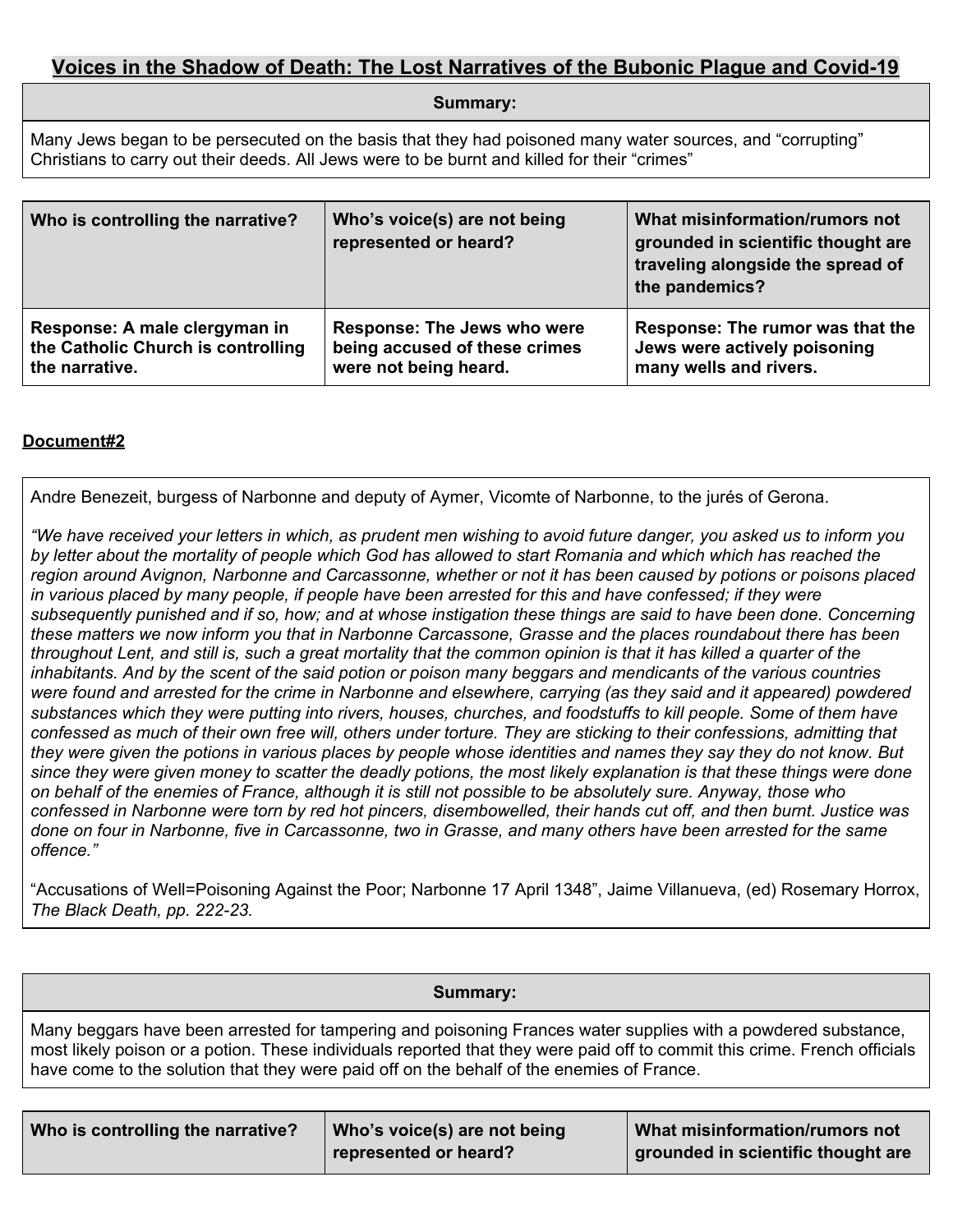|                                            |                                | traveling alongside the spread of<br>the pandemics?                                                                                   |
|--------------------------------------------|--------------------------------|---------------------------------------------------------------------------------------------------------------------------------------|
| <b>Response: The French</b><br>government. | Response: The poor or beggars. | Response: People have been<br>placing potions and poisons for<br>money. The people who instigated<br>this plan are enemies of France. |

### **Document#3**

Geoffrey de Meaux was an astrologer who had been associated with the French court earlier in the fourteenth century. The astrological measurements iven in this treatise, however, relate to Oxford, which suggests that it was composed (or at least rewritten) there. Unlike the three astrologers mentioned in 57 de Meaux wrote this commentary on the 1345 conjunctions after the outbreak of plague, and accordingly stresses the malign role of Saturn and Mars rather than the possible contribution of Jupiter.

"I have been asked by some of my friends to write something about the cause of this general pestilence, showing its natural cause, and why it affected so many countries, and why it affected some countries more than others, and why within those countries it affected some cities and towns more than others, and why in one town it affected on street, and even one house, more than another, and why it affected nobles and gentry less than other people, and how long it will last....Ptolemy in chapter 4 of the third book of his Qudripartitum cites Plato and Aristotle in support of the contention that God first created the heavens and the stars, and endowed them with the power to rule all earthly matters, and because of this it can be said everything which befalls us happens at the will of God; for it is God himself who moves the heavens and whatever is within them...Now that the basics have been discussed, you can consider the reasons for such a great mortality in so many countries, and how the illness came through the influence of the stars. Ptolemy in chapter 5 of the second part of the Quadripartitum says; the important things are the strengths and powers of the hour, the conjunctions and oppositions, eclipses of the sun and moon, and the places the planets cross *at that hour."*

"The Astrological Causes of the Plague", Geoggrey de Meaux, (ed) Rosemary Horrox, *The Black Death, pp. 167-172.*

### **Summary:**

The natural cause for the misfortunes the people have dealt through are because of the influence between the stars and the peoples mortality. Astrology is the reason behind everything on Earth.

| Who is controlling the narrative? | Who's voice(s) are not being<br>represented or heard? | What misinformation/rumors not<br>grounded in scientific thought are<br>traveling alongside the spread of<br>the pandemics? |
|-----------------------------------|-------------------------------------------------------|-----------------------------------------------------------------------------------------------------------------------------|
| Response: A French astrologer.    | <b>Response: Scientists and the</b><br>common people. | Response: The stars have the<br>power to control what is<br>happening here on Earth.                                        |

### **Document#4**

This and the following text come from the sermons preached by the Bishop of Rochester, Thomas Brinton, in 1375. Brinton, a Benedictine monk, was one of the great preachers of his day and was not afraid to berate his contemporaries...The extract is from a sermon preached on 21 January 1375. This was before the major outbreak of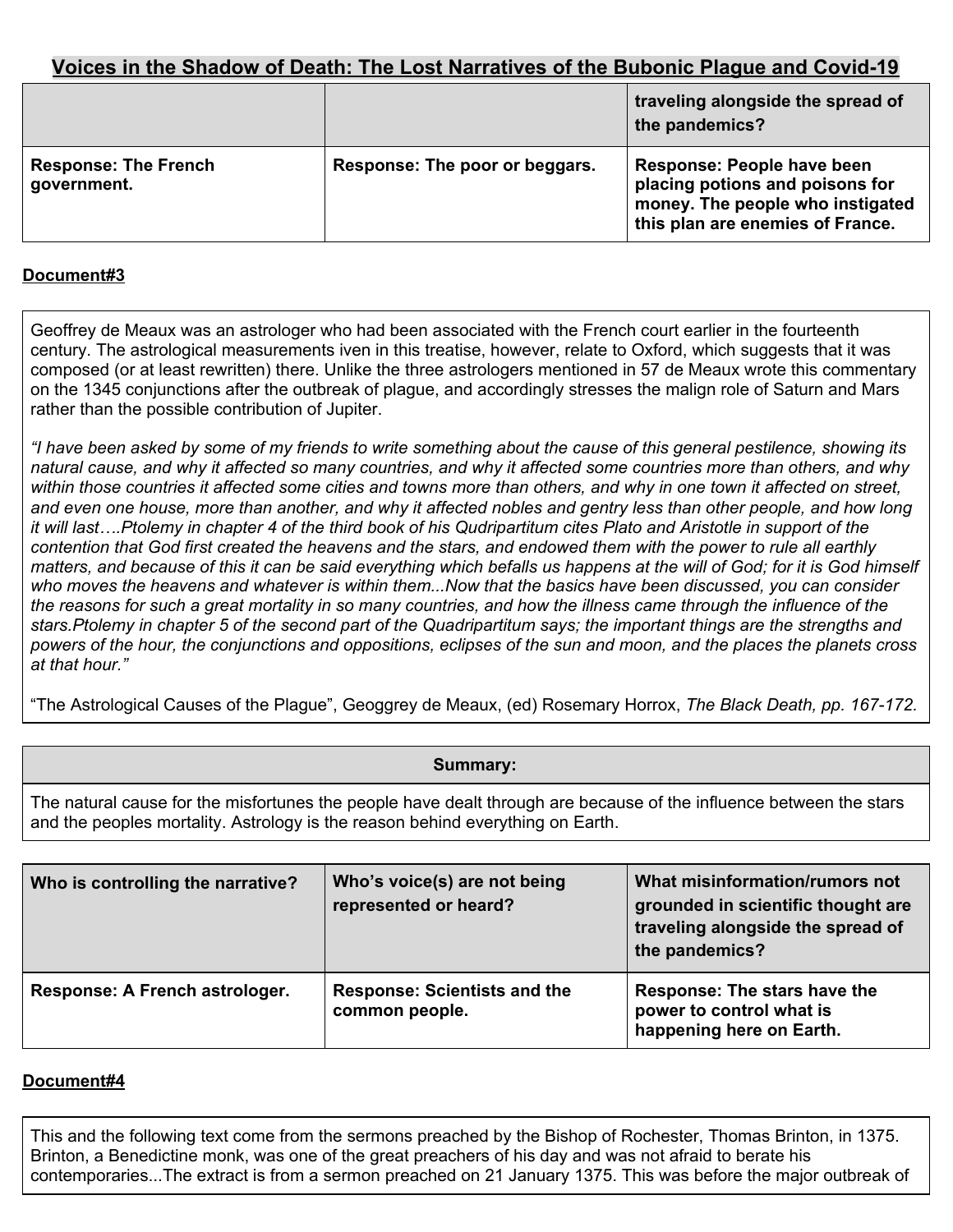plague that year, but plague is one of the afflictions which Brinton lists as the due punishment for the sins of contemporaries.

"Let us look at what is happening now. We are not strong or fortunate in war. We are not stable in faith. We are not honourable in the eyes of the world - on the contrary, we are of all men the falsest, and in consequence are not loved by God. It is undoubtedly for that reason that there exists in the kingdom of England so marked a diminution of fruitfulness, so cruel a pestilence, so much injustice, so many illegitimate children - for there is on every side so much lehery and adultery that few men are contented with their own wives, but each man lusts after the wife of his neighbour, or keeps a stinking concubine in addition to his wife, however beautiful and honest she might be; *behaviour which merits a horrible and wretched death…"*

"The Sins of the English", Thomas Brinton, (ed) Rosemary Horrox, *The Black Death, pp. 137-143.*

#### **Summary:**

They (people of England) are not strong enough to face these misfortunes since they are their greatest faults. They are now paying the consequences of their own immoral sins and injustices because God has decided to punish them.

| Who is controlling the narrative?                           | Who's voice(s) are not being<br>represented or heard?         | What misinformation/rumors not<br>grounded in scientific thought are<br>traveling alongside the spread of<br>the pandemics? |
|-------------------------------------------------------------|---------------------------------------------------------------|-----------------------------------------------------------------------------------------------------------------------------|
| <b>Response: A male Catholic</b><br>bishop, Thomas Brinton. | Response: The voices of the<br>people or citizens of England. | Response: All misfortune is a<br>punishment set by God for those<br>who decide to sin.                                      |

### **Document #5**

Sources believe [coronavirus](https://www.foxnews.com/politics/coronavirus-wuhan-lab-china-compete-us-sources) outbreak originated in Wuhan lab as part of China's efforts to compete with US

**Summary:**

China has been working on an "extensive cover up" ploy to hide data regarding the covid 19 outbreak and is likely due to their use of the outbreak to prove themselves more capable than the United States. China has been withholding information and suppressing data in the hopes of surpassing the U.S.

| Who is controlling the narrative? | Who's voice(s) are not being<br>represented or heard?                   | What misinformation/rumors not<br>grounded in scientific thought are<br>traveling alongside the spread of<br>the pandemics?                                                             |
|-----------------------------------|-------------------------------------------------------------------------|-----------------------------------------------------------------------------------------------------------------------------------------------------------------------------------------|
| Response: A male news reporter.   | <b>Response: The scientists and</b><br>workers at the Wuhan laboratory. | <b>Response: The coronavirus</b><br>outbreak was a result of China's<br>attempt to prove that they are<br>more capable than the United<br>states when it comes to combating<br>viruses. |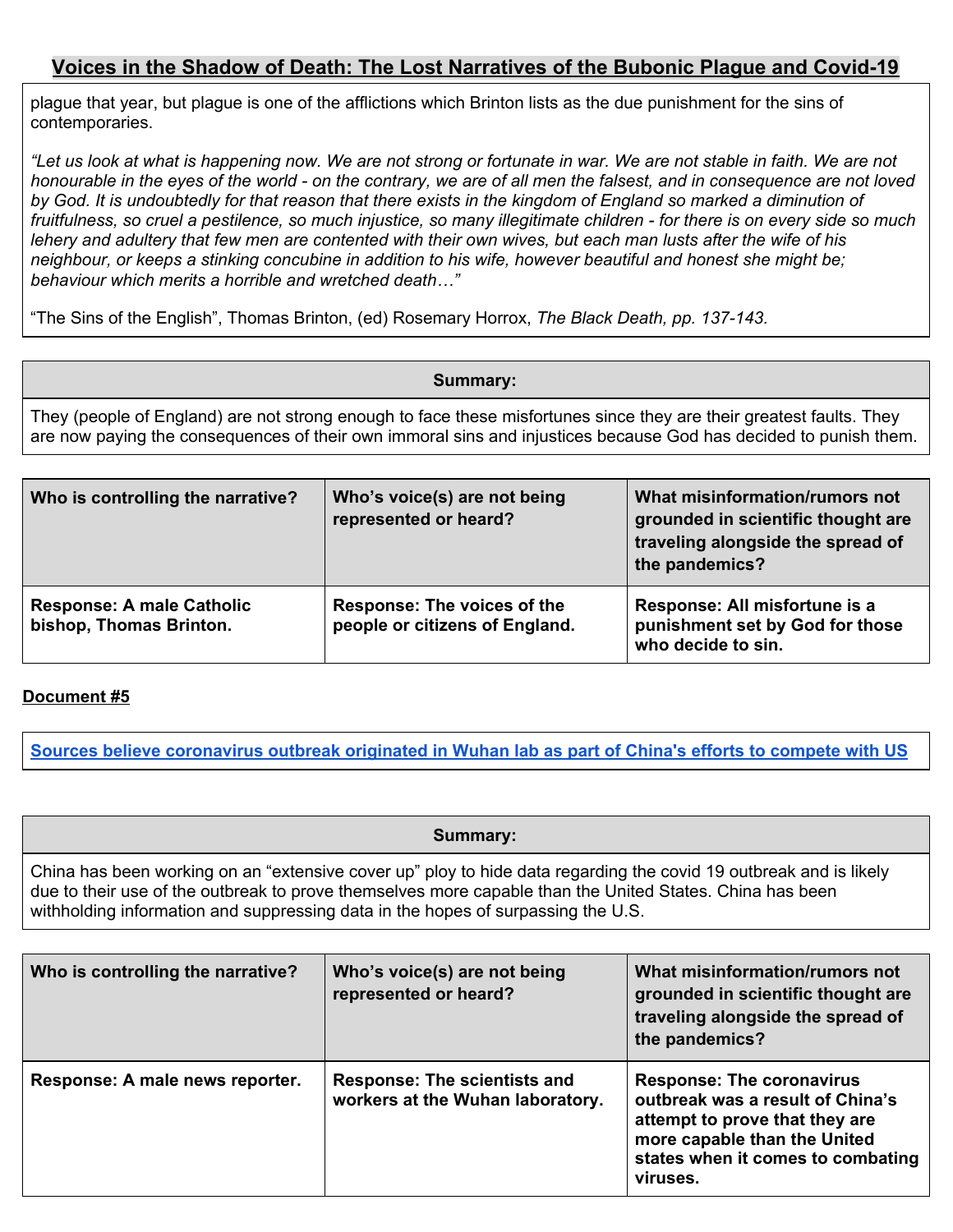## **Document #6**

**Asian [Americans](https://www.usatoday.com/in-depth/news/nation/2020/10/18/coronavirus-asian-americans-racism-death-rates-san-francisco/5799617002/) in San Francisco are dying at alarming rates from COVID-19: Racism is to blame**

**Summary:**

Many Asian Americans in San Francisco have dealt with the lack of resources for covid due to the language barrier and discrimination towards them.

| Who is controlling the narrative?            | Who's voice(s) are not being<br>represented or heard?             | What misinformation/rumors not<br>grounded in scientific thought are<br>traveling alongside the spread of<br>the pandemics? |
|----------------------------------------------|-------------------------------------------------------------------|-----------------------------------------------------------------------------------------------------------------------------|
| Response: A white male<br>technology writer. | Response: Those who work within<br>the government and its system. | Response: Systemic racism is<br>resulting in many Asian American<br>deaths due to covid 19.                                 |

### **Document #7**

**[Undocumented](https://pulitzercenter.org/reporting/undocumented-pandemic-nowhere-else-go) in the Pandemic: 'Nowhere Else to Go'**

#### **Summary:**

Norma, mother of five, is now dealing with the struggles of having her undocumented husband detained in an ICE detention center while she and her family is in the brink of homelessnes in the middle of the pandemic. These detention centers have also been proven to be hotspots for covid outbreaks with their little to no safety and health regulations. Norma now has to figure out how to support her family without the help of her husband.

| Who is controlling the narrative?                                  | Who's voice(s) are not being<br>represented or heard?                                                    | What misinformation/rumors not<br>grounded in scientific thought are<br>traveling alongside the spread of<br>the pandemics?                                                    |
|--------------------------------------------------------------------|----------------------------------------------------------------------------------------------------------|--------------------------------------------------------------------------------------------------------------------------------------------------------------------------------|
| Response: A white female and<br>male who specialize in filmmaking. | Response: The government, or<br>more specifically the inside worker<br>of ICE and the detention centers. | <b>Response: Detention centers are a</b><br>hotspot for infections and have<br>many undocumented cases of<br>covid within their walls with little<br>to no safety precautions. |

#### **Document #8**

**[Between](https://pulitzercenter.org/reporting/between-borders-0) Borders**

**Summary:**